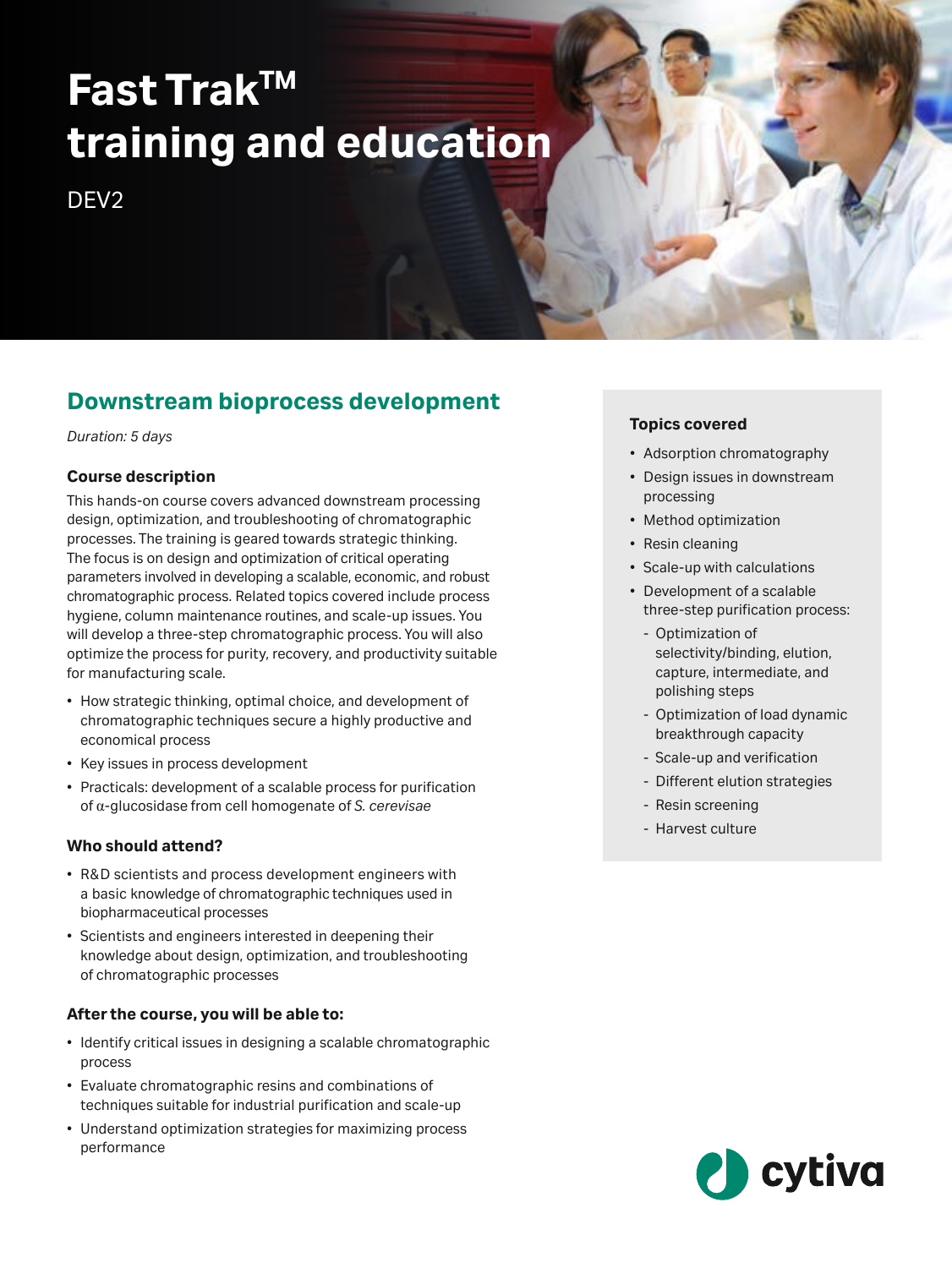#### **2022 pricing**

| Fast Trak™ Center         | <b>List Price</b> | <b>Product Code</b> |
|---------------------------|-------------------|---------------------|
| USA, Marlborough          | 4428 USD          | 29031038            |
| Sweden, Uppsala           | 3740 EUR          | 29030917            |
| India, Bangalore          | Contact us        | 29099330            |
| Korea, Songdo*            | 3 150 000 KRW     | 29244578            |
| China, Shanghai           | 21 776 CNY        | 29012010            |
| Singapore                 | 3303 SGD          | 29012139            |
| Japan, Tokyo <sup>t</sup> | 106 800 JPY       | 28904066            |

\* Abbreviated course, please ask your regional contact for information

† Abbreviated course, combined with DEV1

# **General course information**

Fast Trak™ Education is one means by which Cytiva provides application training in the various aspects of bioprocessing. The courses are designed to provide a learning experience for process development and manufacturing staff.

Fast Trak™ offers training courses on column packing, basic chromatography, optimization and scale-up for both pilot and production scales. We also offer courses on validation issues and chromatography theory. The courses are offered in a variety of formats to meet your unique learning needs, including lab-based courses, live virtual classes, self-paced e-learning courses, and custom courses that can be delivered at your premises.

#### **Cancellation policy**

In case you need to cancel your registration, the following charges will apply:

- 30 to 21 days prior to course: 50% of course fee
- 20 to 8 days prior to course: 80% of course fee
- 7 days or less prior to course: 100% of course fee

If you are unable to attend after registered, you may send a colleague in your place or attend another course.

Cytiva reserves the right to modify course location, course material, substitute speakers, or to cancel the course. If the course is cancelled, registrants will be notified as soon as possible and will receive a full refund of paid fees. Cytiva will not be responsible for airfare penalties or other costs incurred due to a course cancellation.

#### **Course certificate**

Upon completion of the course, each participant receives a course certificate in which course name and course date is stated.

#### **Course evaluation**

At the end of each course, you will be asked to fill in a course evaluation form. We value your opinion of the course, the speakers, the material, and presentations and use this feedback to continuously improve the courses and their contents.